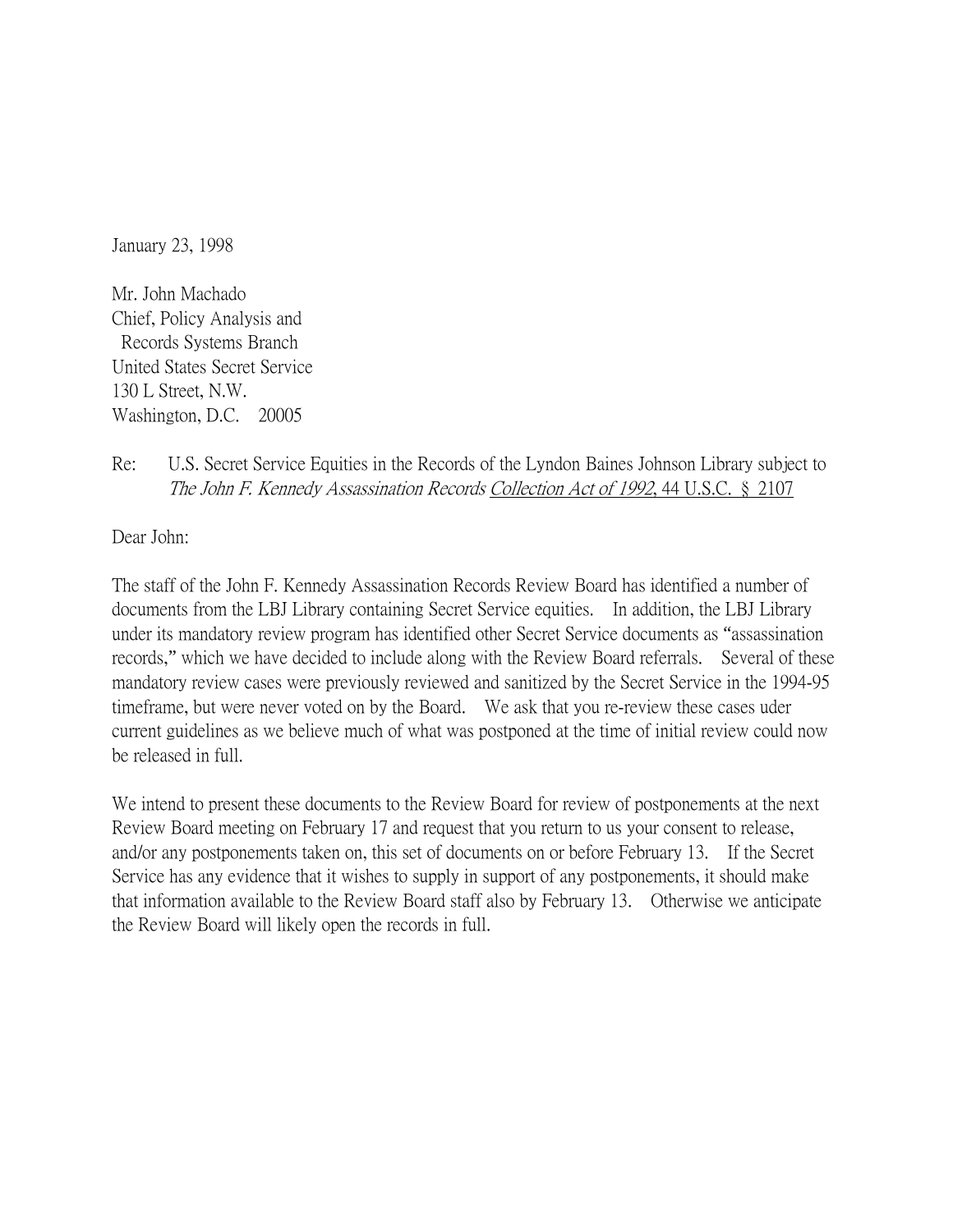Mr. John Machado January 23, 1998 Page 2

If you have any questions or issues to discuss regarding these referrals, please contact either Kim Herd who is responsible for Secret Service records, or Irene Marr who is responsible for LBJ Library records. Thank you for your cooperation.

Sincerely,

T. Jeremy Gunn Executive Director

Enclosures